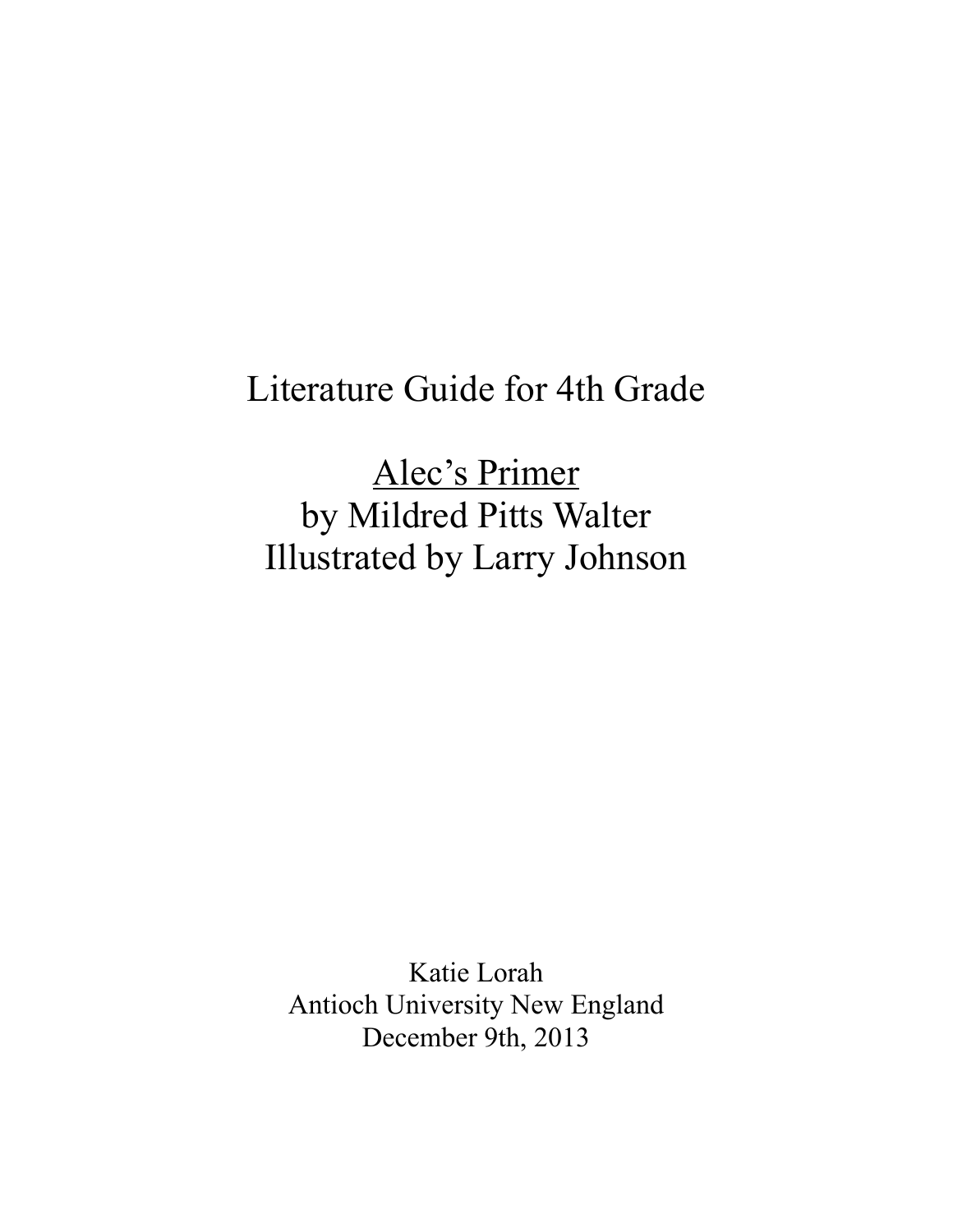## Table of Contents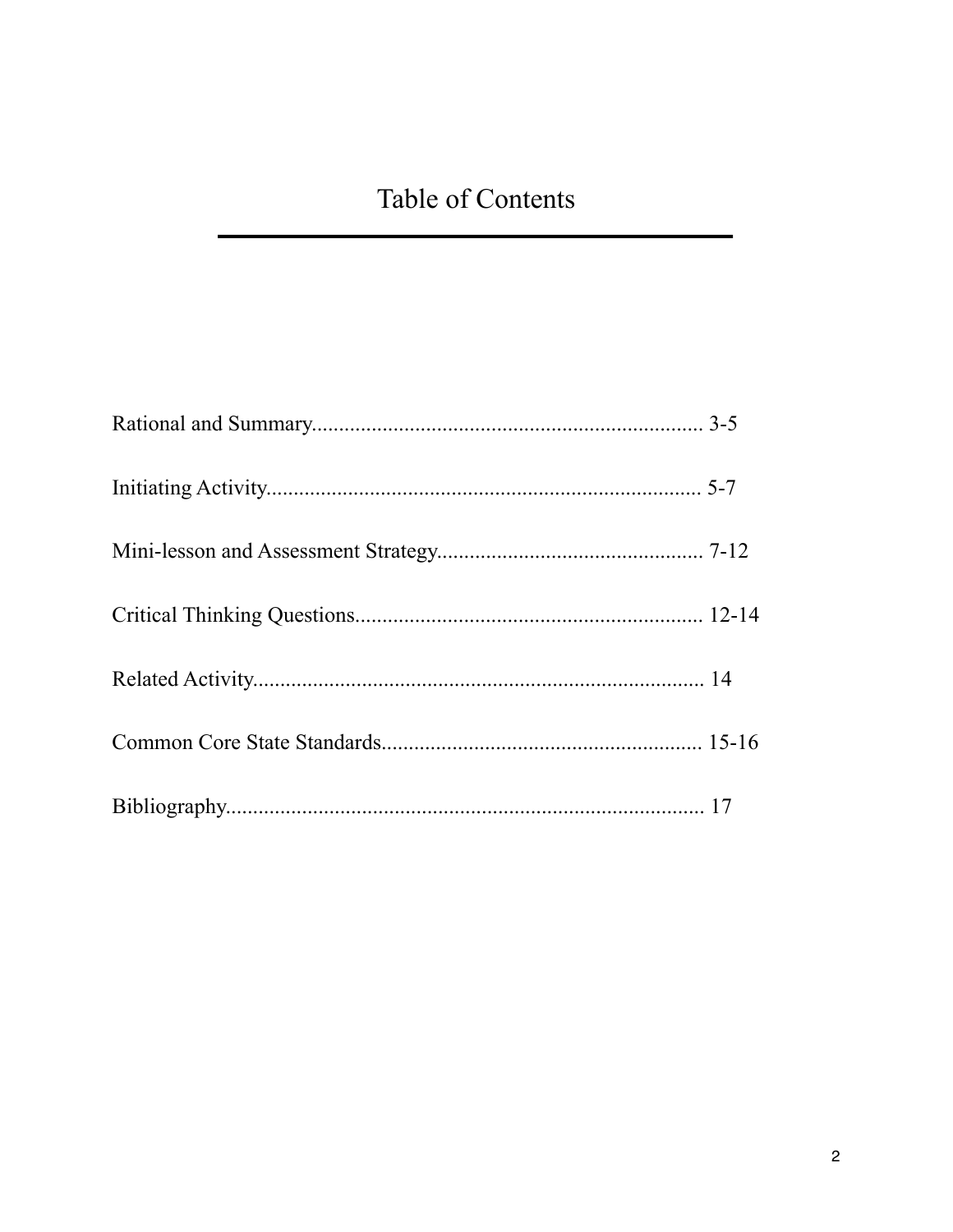#### Rationale:

 "Alec's Primer" brings out a really important perspective about slavery that is accessible to children in the 4th grade. Very often black history is limited to what we refer to as black history month. This is a very unfortunate limitation on our part to educate our children. It maintains segregation of race via the curriculum. This literary guide is an attempt to bring forward a more diverse curriculum by bringing a new perspective to the class in a way that students are able to understand. Hopefully in the future more racial literature will enter into our schools and classes.

 This text has the power to intrigue fourth graders with its connection to the local community, i.e. Vermont. The boy in this narrative eventually finds freedom from slavery in the state of Vermont. This will be particularly powerful for students who live nearby because for them it is a very place-based narrative. And at this age students are very interested in exploring their local communities. The place-based aspect of this text will also provide the teachers in the local area great opportunities to use this text in a more integrated context. For example, since fourth graders are beginning to learn how to research (Wood, 114), they can look in their local resources, e.g. historical society, to see if there are other soldiers who once lived nearby and also fought in the Civil war. And since this narrative is based on a true story, they may even come across some research material about Alec Turner's life in Vermont.

 This narrative is great for fourth graders developmentally for many reasons. Fourth graders are fascinated with true stories and non-fiction. Though this is a beautiful narrative, it is derived from a true story. In "Yardsticks," Chip Wood describes children in fourth grade as "at their most actively receptive as learners of factual information" (120). Children at this level have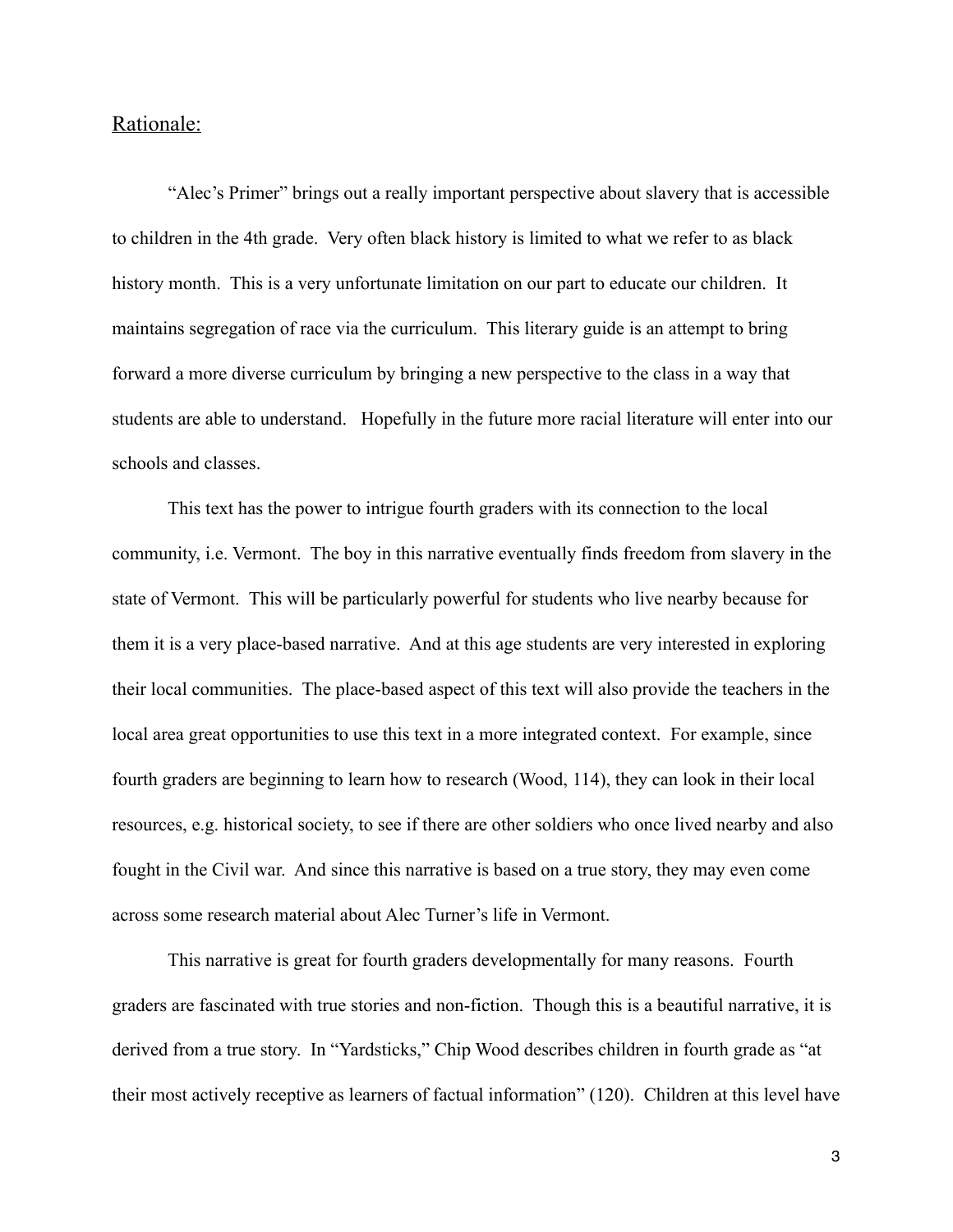a great deal of intellectual curiosity as they begin reading to learn, rather than learning to read. This would be also developmentally appropriate because at this age students are fascinated with fairness issues as they struggle to understand ethical behavior at new levels (Wood, 108). Fourth graders really begin looking at issues of justice and fairness, and this narrative provides a lot of emphasis on such issues. Additionally, fourth graders are interested in our country and the world, racial and ethnic diversity, literary characters or themes emerging from books (Wood, 115), as well as history (Wood, 129). All of these fourth grade interests are accessible through this piece of racial literature.

#### Summary:

 "Alec's Primer" is a short narrative about a boy who lives in slavery in Virginia. This text does a good job in portraying some of the fear that occurs in being a slave without being overly extreme. The granddaughter of Alec's master wants to teach Alec how to read and Alec struggles with this idea. He believes that reading will lead to his freedom but fears that if he is caught he'll be sent away from his mother and/or physically punished, as slaves are forbidden to read.

 No matter the cost, Alec decides what he really wants is freedom and allows the master's granddaughter to teach him how to read. He dreams of one day moving to Vermont where he will be free. Unfortunately he is caught, and although he is not sent away he is punished. He grows up in this way until one day he hears that there is a war going on and that a black man can fight for freedom. This war is the Civil War, and Alec decides to join the union and fight. The book ends with Alec attaining freedom and becoming a landowner in Vermont. This book is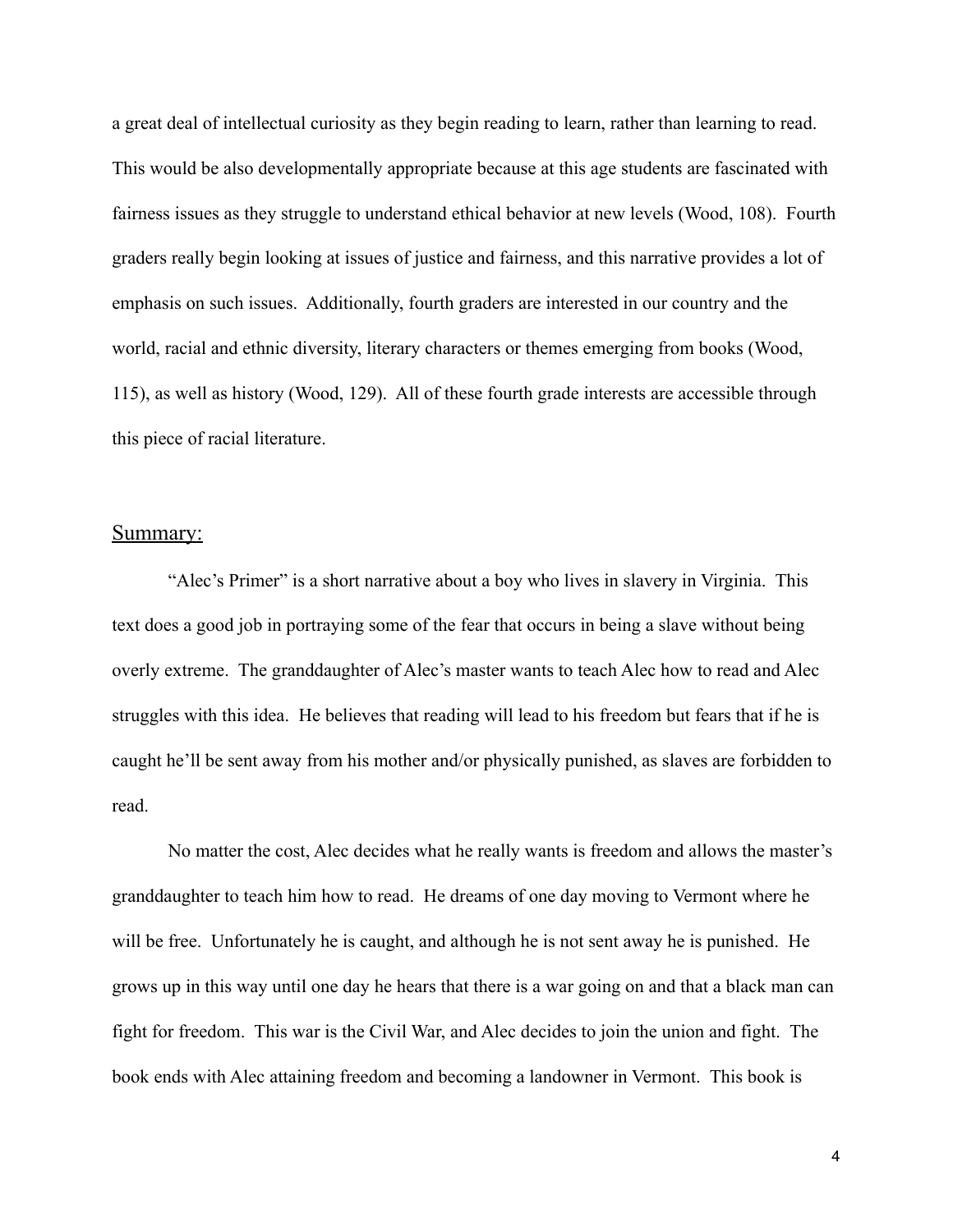based on a true story about a man named Alec Turner who was born to slavery and whose biography is on the last page of the book.

## Initiating Activity:

 The students and teacher will be sitting in a circle together. Because the front cover of this book says so much, the book will be introduced with the teacher holding up the front cover and asking them to infer or predict what this story is about based on the picture.



The students will likely notice that there is a black boy in tattered clothing sitting next to a white girl in a very neat dress. Behind them are two empty glass milk bottles to help aid them in knowing that this is not modern times. Perhaps they'll notice that he is in bare feet, or that it appears she is reading to him with her finger in the middle of an open book and her mouth slightly ajar. The students may also notice the title of the book, "Alec's Primer." If not, the teacher will point it out and ask them if they know what "Primer" is referring to. They've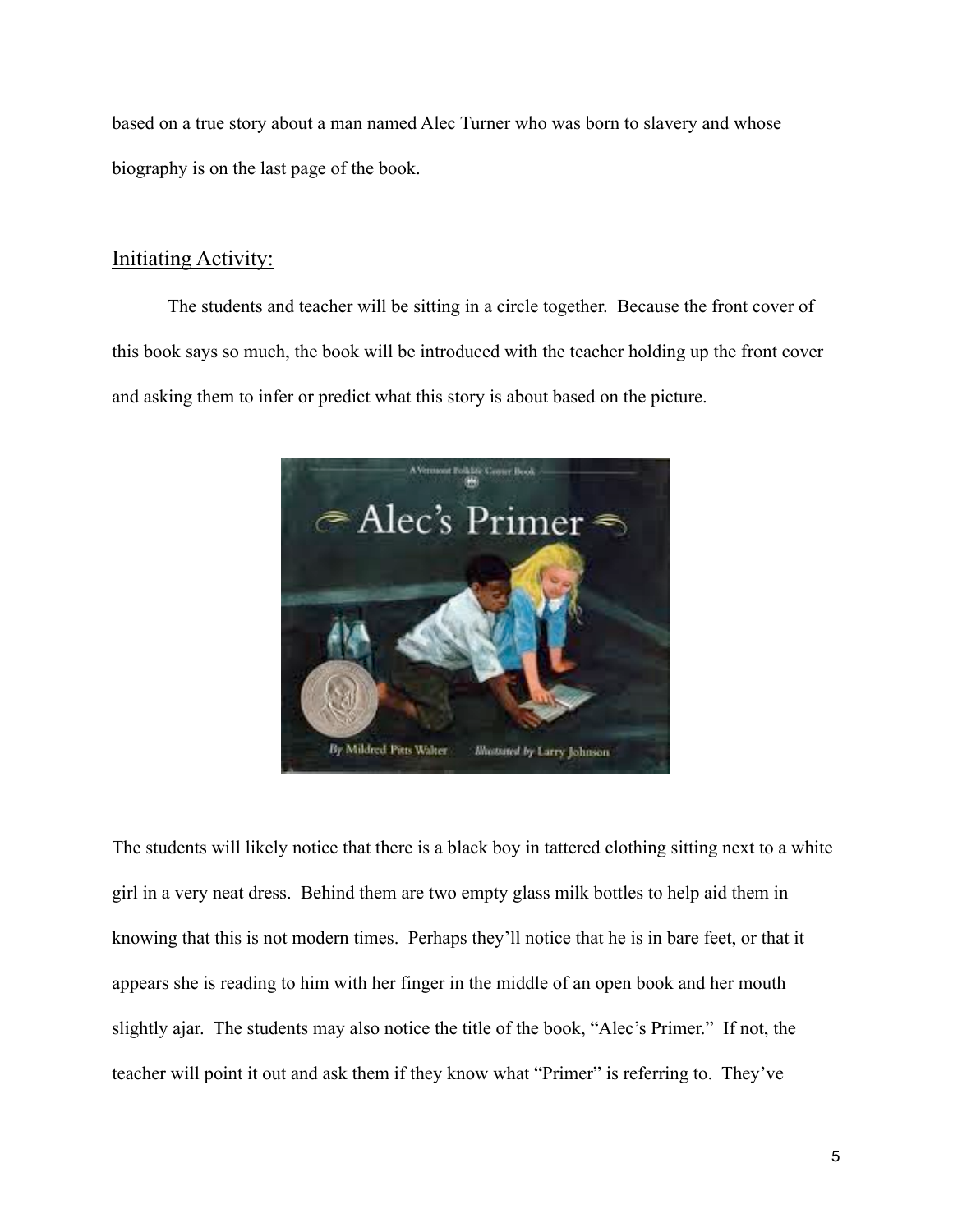recently learned how to infer the meaning of a word they don't understand so this would be a great time to practice that. Knowing the meaning of the title here is significant to the story, so be sure the students understand this aspect of the book before moving on.

 As the students begin to respond and make predictions to these questions, the teacher should ask them to try and name the reason behind their predictions. For example, the teacher could ask, "What was your thinking behind that prediction?" This engages the student in the pattern of what they will be working on next which is "inferring" as a comprehension strategy and backing up their inference with evidence.

 After a few minutes of this introduction, the teacher should ask them if they can infer what the theme of the story is. If they can't figure it out the teacher should let them know that the theme is about slavery and allow them to discuss what they already know about slavery for about a minute. Let them know that today we are going to learn about a new perspective on slavery. That is, "we will be learning slavery from a new point of view." Continue, "I often get frustrated with how little we really know about slavery from the points of view of the slaves themselves. Most of the time when we read about slavery it is from a textbook. But, when I read this book it really helped me understand slavery from the point of view of a boy who was born a slave. He was about your age, too, if you can imagine that."

 At this point the teacher would engage the students on the idea that sometimes books are written to help you learn something new. But, this kind of learning something new is a little different than just reading for information. This kind of something new sometimes changes you. The teacher could ask these questions to help them engage with this idea; "Have you ever read a book that changed the way you thought or felt about something? Have you ever read a book that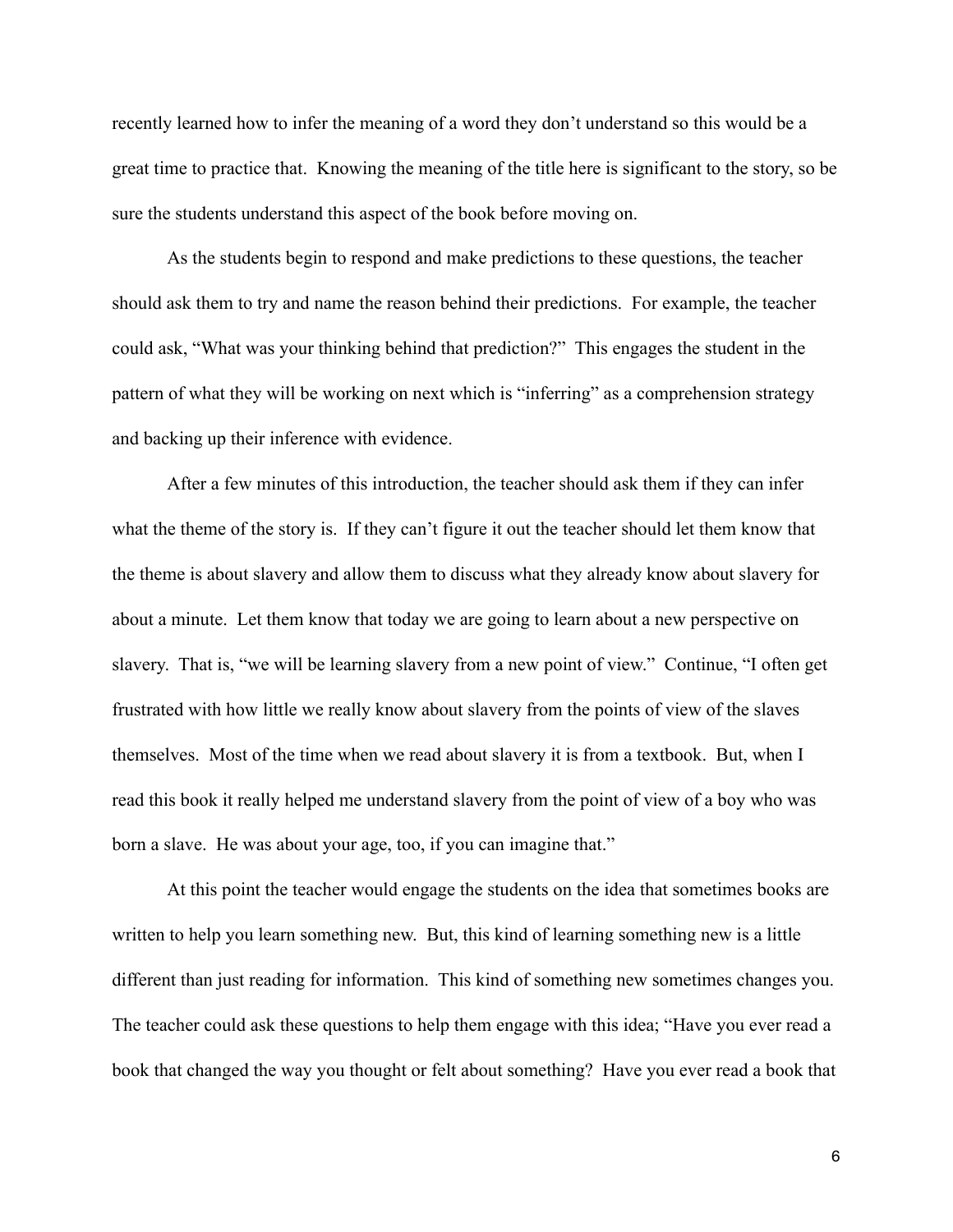made you feel you were a better person for having read it? Maybe you learned something about yourself that you never knew before, looked at an issue from another point of view, or changed your thinking about something you once believed to be true" (Miller 115). Tell your students that authors often write books because they want you to take something new away from the book or that they want to leave their readers with something new to think about. Let the students know that this may or may not happen to them while you read the book, and that either is fine. But, that all you want them to do is pay attention to whether or not it is happening.

 Now, let the children know that you will be reading "Alec's Primer" aloud to them as they sit in a circle.

#### Mini-Lesson on Inferring and Evidence:

"When readers infer, they use their prior knowledge and textual clues to draw conclusions and form unique interpretations of text" (Miller, 107).

 The class would have been working hard already on the strategy of inferring with unknown vocabulary words. By this time they would be great at using their schema, rereading, and paying attention to words and pictures as clues to help them become better readers. There would be a couple of anchor charts from the previous lessons on how to infer the vocabulary of unknown words to help guide the students in this new context of inferring.

 To introduce inferring in this context, say something to this effect, "Today as I read 'Alec's Primer' we're going to be focusing on making predictions about the text. Making predictions is also called inferring. It's when you use your prior knowledge and textual clues to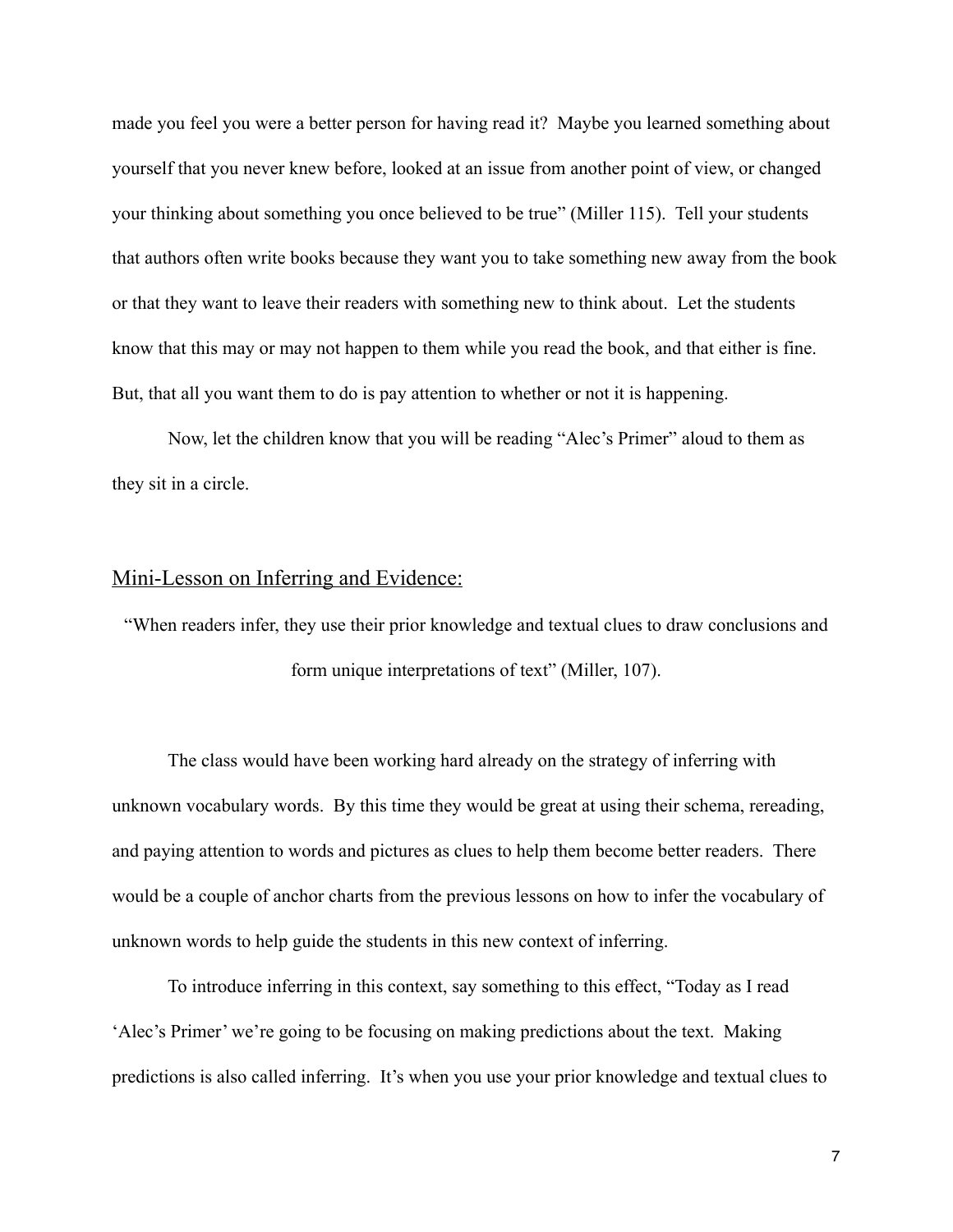make unique predictions. It's a reading strategy that will really help us understand what we're reading. You guys already know how to infer when you come across words you don't already know, right? This is exactly what we'll be doing, but this time we'll be doing it with the ideas in the text. Are you guys ready? Ok, great!"

 Read the first couple pages stopping every once in a while to infer meaning from the text to model to the students how to make inferences and predictions. Be sure to think aloud while you are doing this so that the students can see how thinking about inferring works. For example, you can infer on the first page that Alec and his Mama are poor, or you can infer on the second page that Miss Zephie is a bit of a trouble maker and that Alec is going to get in to trouble. Stop on the third page when Alec does get in trouble for eating the cookies and is asked to leave the kitchen. Put the book down and ask the students, "So what are you thinking? What do you predict will happen next?" Record the predictions on a chart labeled "Our Predictions and Our Thinking Behind Them." This chart has two columns; one side says "Predictions" and the other side says "Thinking Behind Predictions." Label their predictions appropriately and then ask them what the thinking is behind these predictions. For example, "What happened in the text that led you to this prediction?" Then record these answers under the column "Thinking Behind Predictions." If the students are making the same predictions ask if anyone has a different prediction to make.

 If the students are having trouble making the connection between their predictions and their thinking behind them, let them know you are going to reread the first few pages again and ask them if they can hear anything that might've helped them make those predictions. Stop at the same place and record their thinking behind their prediction.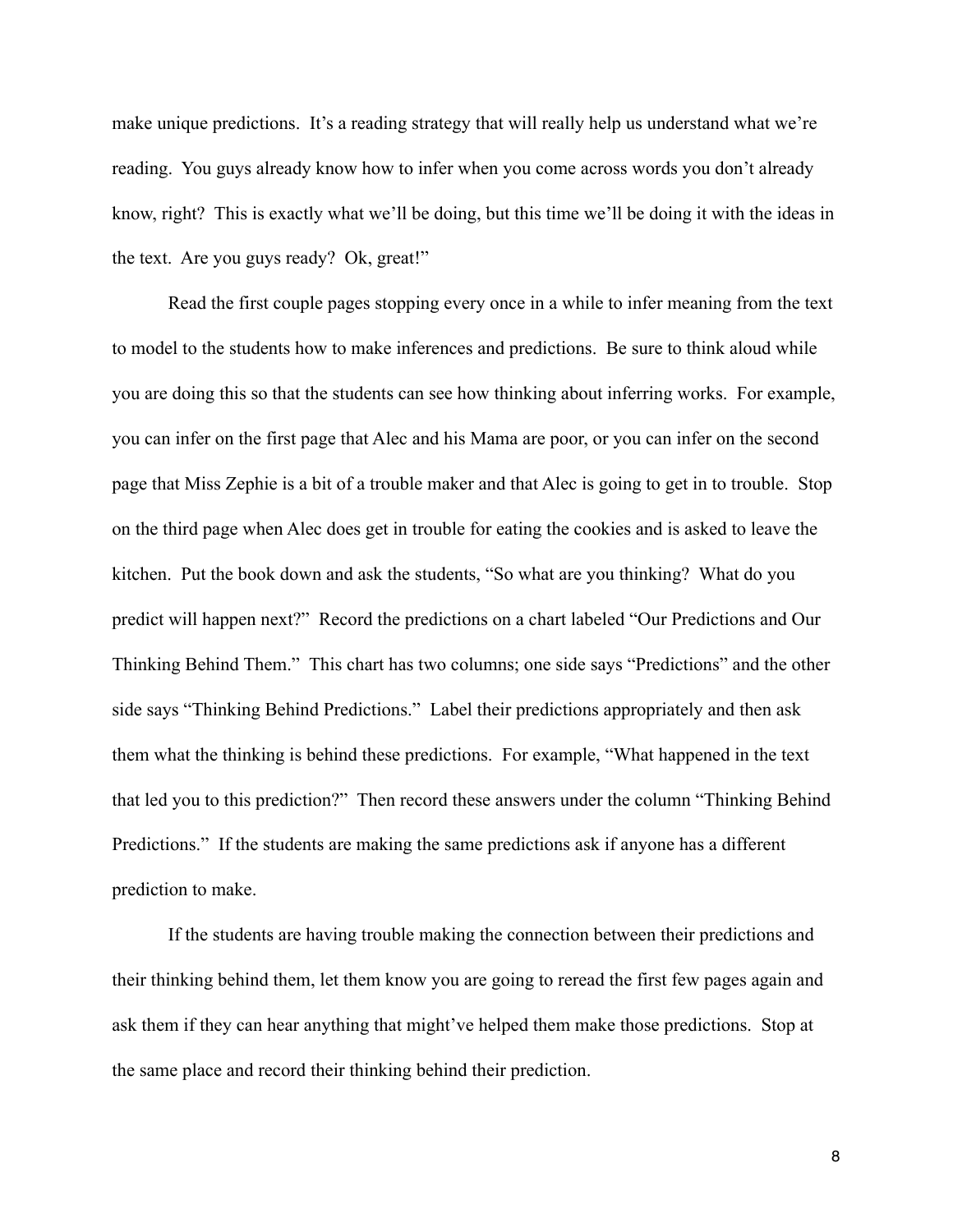Go back to the text, and as you are reading if any of the the predictions come true place a "C" next to the prediction for "confirmed." Continue reading six more pages and stop when you reach the part where Miss Zephie discusses running away to Vermont and asks Alec to come with her. On this page the reader is introduced to Vermont, its connection with freedom, and the opportunity of freedom for Alec. There are a lot of possibilities on this page for making predictions, so pause here, ask for more predictions and more thinking behind the predictions, and record them in the chart in their appropriate columns. Remember to place a "C" next to any predictions that may have been confirmed by the story as you read.

 Read four more pages until Miss Zephie yells "Take it!" to Alec regarding the primer she is holding in her hands. Here is a great place to stop for just a moment to ask the students if they predict that Alec will begin reading or not. Make sure the students cannot see the pictures on this page because it will give away the story line. This is a great place for the kids to practice predicting and thinking about what is behind their prediction because Alec is really going through an inner struggle here between freedom, reading, Vermont, or getting severely punished. At this point in the story it is also hard to tell what Miss Zephie's motive is and whether or not Alec should trust her. Furthermore, one of the ideas the author is trying to convey in this story is that reading leads to freedom. Pausing here would give the students an opportunity to see this. The teacher can engage the students in this question in multiple ways; e.g. asking them by a show of hands who thinks Alec will or will not pick up the primer to read it, passing out a piece of paper that has two sides, one side with with the prediction and the other side with the thinking behind the prediction, or having them write their prediction onto a post-it that you place on a chart.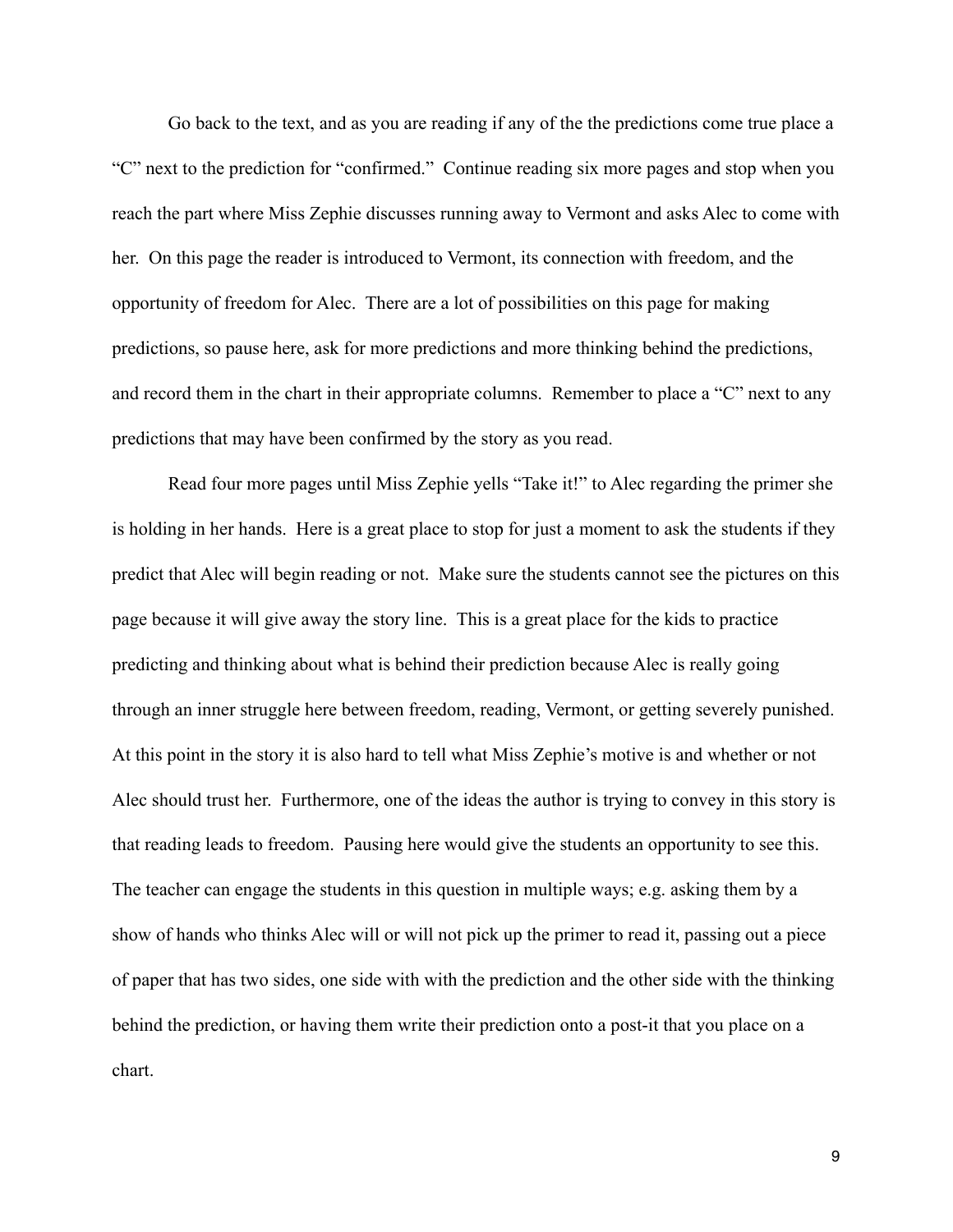When you begin on the next page you will immediately learn that Alec does indeed pick up the primer and begin learning to read from Miss Zephie. I imagine that some of the students will be really excited that their prediction was correct and that Alec is learning how to read. Read six more pages and stop at the page when Alec comes to a dilemma of whether or not to join the soldiers in fighting for freedom. Stop reading in the middle of the page where it says "Should he go back to the plantation? he wondered as they waited." For the last time ask the students to make predictions and record them onto the chart.

 Finish reading the rest of the book which is just one page. On the last page the students will find out that the war Alec was referring to was the Civil War, and that eventually he ended up in Vermont as a free man. The students probably made some predictions about these conclusions so don't forget to confirm them on the chart. If the students are interested there is also a biography on the last page of this book about the real Alec Turner that you can read to them.

#### Assessment Strategies:

 The Anchor chart entitled "Our Predictions and Our Thinking Behind Them" would look a little like this.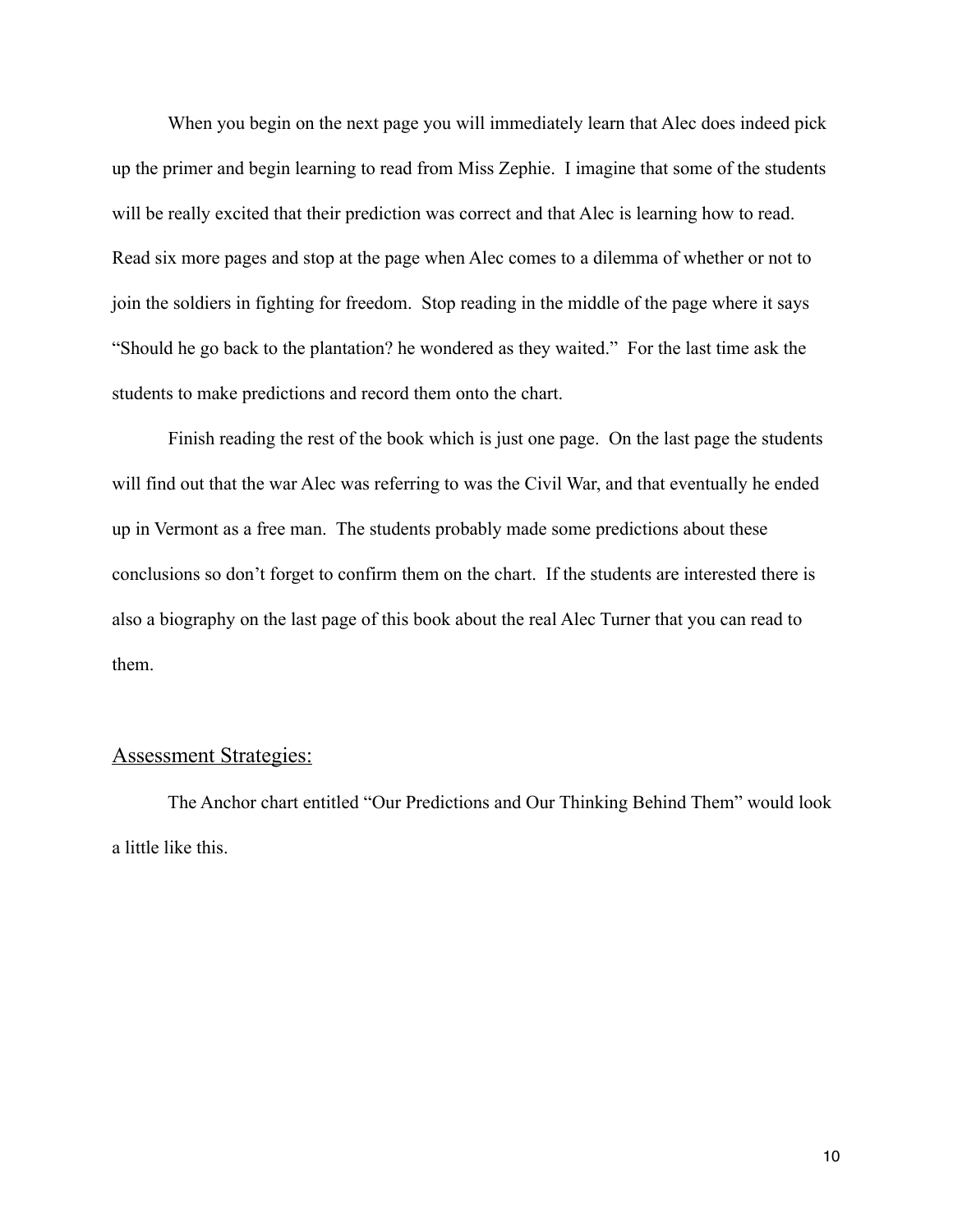| <b>PREDICTIONS</b>                     | <b>THINKING BEHIND THEM</b>                                                                                             |
|----------------------------------------|-------------------------------------------------------------------------------------------------------------------------|
| C.<br>Alec and his Mama are poor       | They don't have very nice clothes                                                                                       |
| Miss Zephie is a trouble maker         | Because she laughs when Alec gets in<br>to trouble                                                                      |
| Alec is going to read<br>C             | Because he really wants freedom and<br>he believes reading will free him                                                |
| Alec's going to fight in the Civil War | The text says that blue coats were<br>fighting to free slaves and we know the<br>Civil War is the war that freed slaves |
|                                        |                                                                                                                         |
|                                        |                                                                                                                         |

 In this assessment I am looking for the students ability to make inferences/predictions that are connected to the text. I'm also looking for their ability to use evidence from the text to back up their predictions. Placing the "C's" on the chart also help me to see that the students are understanding this strategy and using strong evidence to make accurate predictions. I also want to hear from the students directly that this strategy has helped them become better readers, so before the lesson ends, ask them if they were able to make new connections to the reading strategy of inferring. After assessing the chart and asking them this question, I would gauge whether or not they were ready to move on to doing this activity in pairs during reading time or if it would be more helpful to do another read aloud together using this comprehension strategy.

 The second form of assessment going in this mini-lesson is about half way through the book when Alec has to make the decision whether or not he's going to let Miss Zephie teach him how to read. I mentioned a couple of different ways one could assess this, but I personally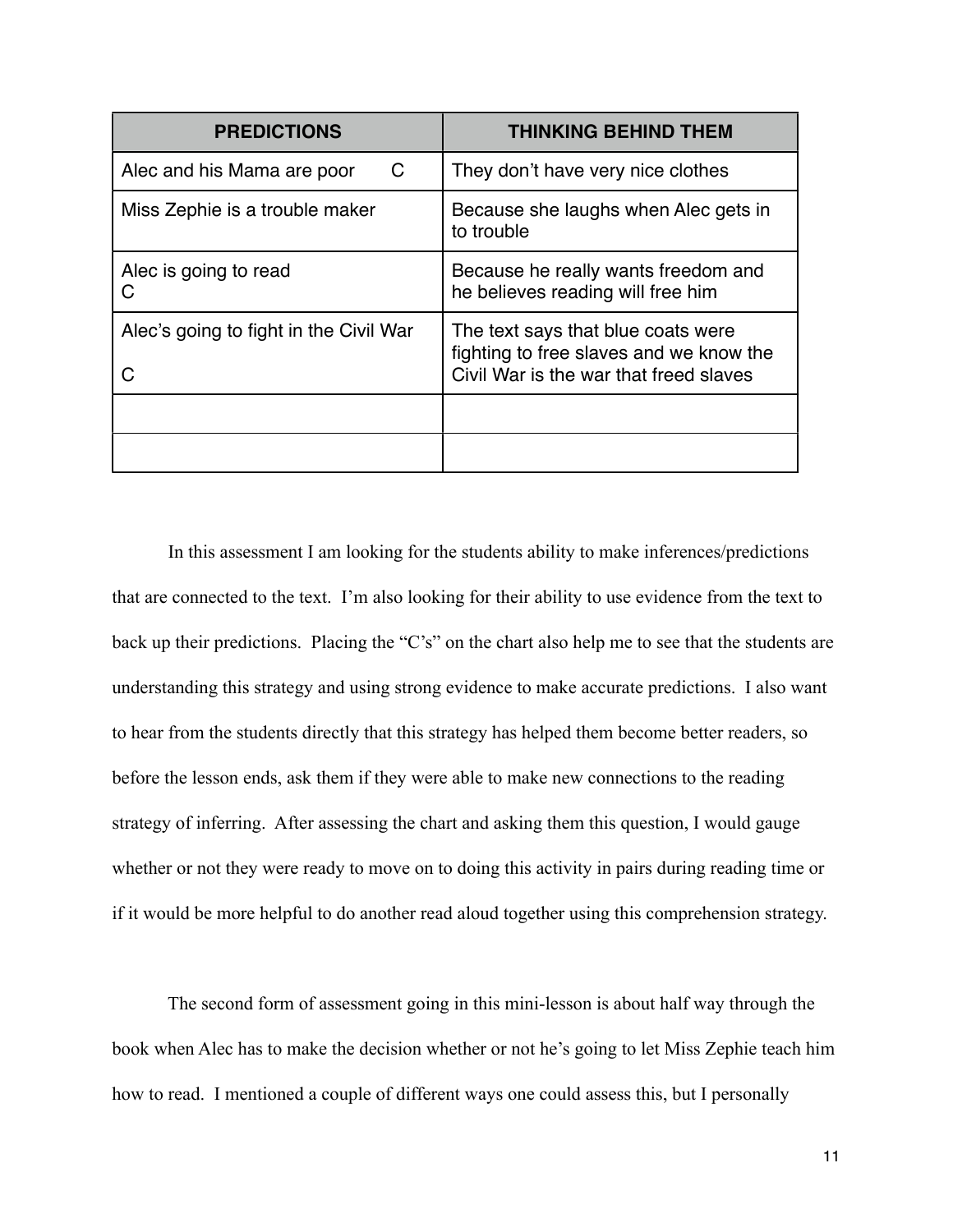would use the paper with two sides to it because it would be specific to the story and would ask the students the same question. Therefore, I would be able to assess how the students are doing in using this strategy on more of an individual level to find out if anyone needs more instruction or guidance. The paper would look something like this.

| Name                                                                            | What's the thinking behind your |
|---------------------------------------------------------------------------------|---------------------------------|
| I predict Alec will or will not take the<br>book to begin learning how to read. | prediction?                     |
|                                                                                 |                                 |

 There's enough space for the student to make a prediction, as well as to draw a picture if they want to. However, the students would really only have about one minute to complete this. The picture may be something they add in during free time. This activity would help the teacher assess, as well as give the students a chance to engage with the text differently.

#### Critical Thinking Questions:

1. What are the main ideas of this text? *(Level 1A-Knowledge)*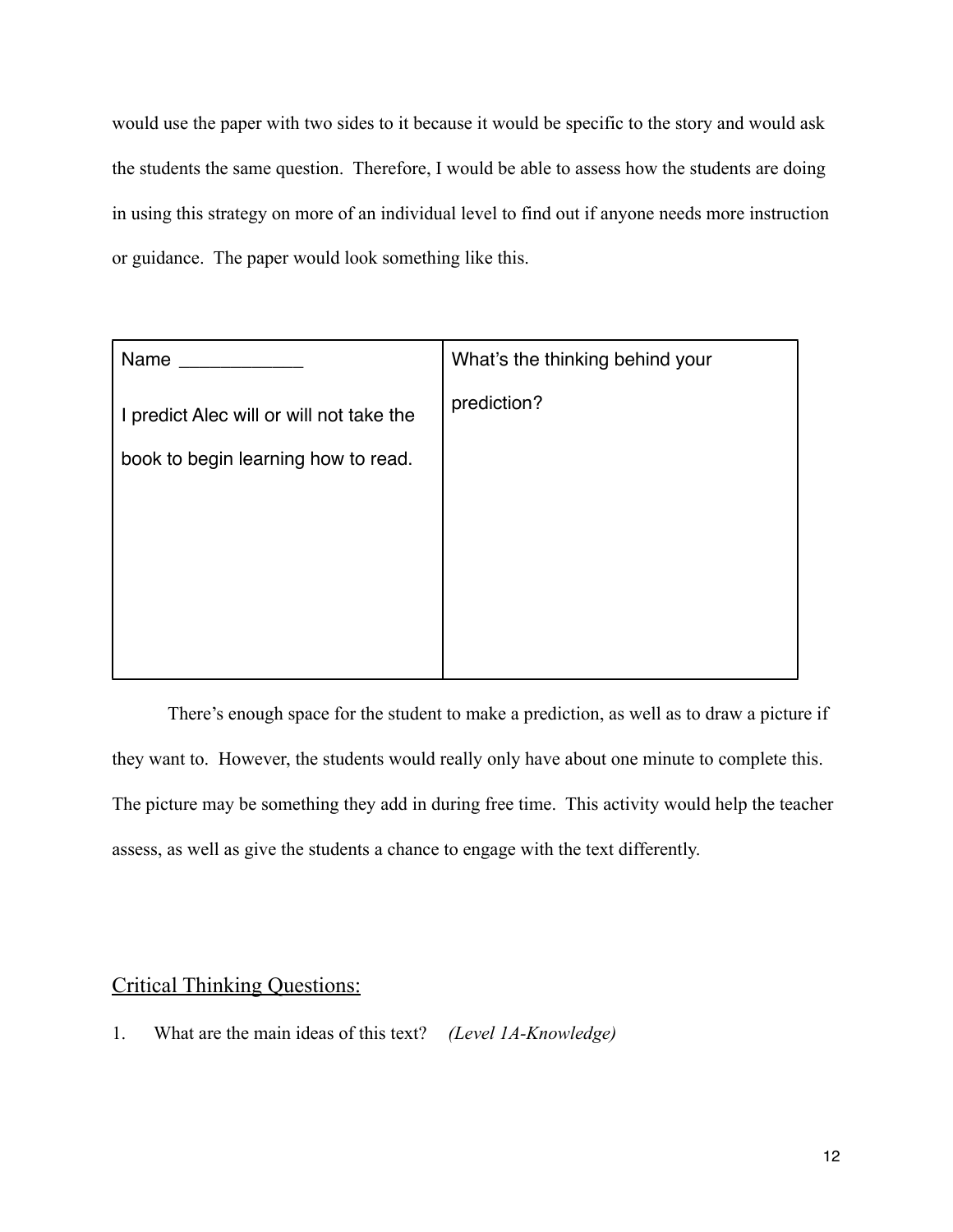- 2. How would you describe Miss Zephie's character traits? What supports these findings? *(Level 1B-Comprehension)*
- 3. What were some of Alec's character traits that led him to eventually find freedom? *(Level 1B-Comprehension)*
- 4. What is the relationship between Alec and Miss Zephie? *(Level 2B-Analysis)*
- 5. Why do you think slaves were forbidden to read during this time period? *(Level 3A-Synthesis)*
- 6. What questions would you ask in an interview with Alec? *(Level 2A-Application)*
- 7. Can you assess the importance of freedom in Alec's life? *(Level 3B-Evaluation)*
- 8. How would you evaluate Mistress Gouldin's actions throughout the story? *(Level 3B-Evaluation)*
- 9. In what ways did slavery affect Alec's life? Use the text to support your answers. *(Level 2A-Application)*
- 10. What are some of the big ideas the author was trying to convey? *(Level 3A-Synthesis)*

 The questions would be presented on another day after we did another read aloud of this text. The purpose of this would be for having a philosophical discussion with an emphasis on oral language development and listening skills. Depending on how your fourth graders work in groups, have them get into groups of 2 or 3. Each student chooses one question and they have one and a half minutes to discuss each question; i.e. four and a half minutes for all three questions in the group if there are three people. During this time the teacher should be walking around from group to group listening intently and writing down the children's responses and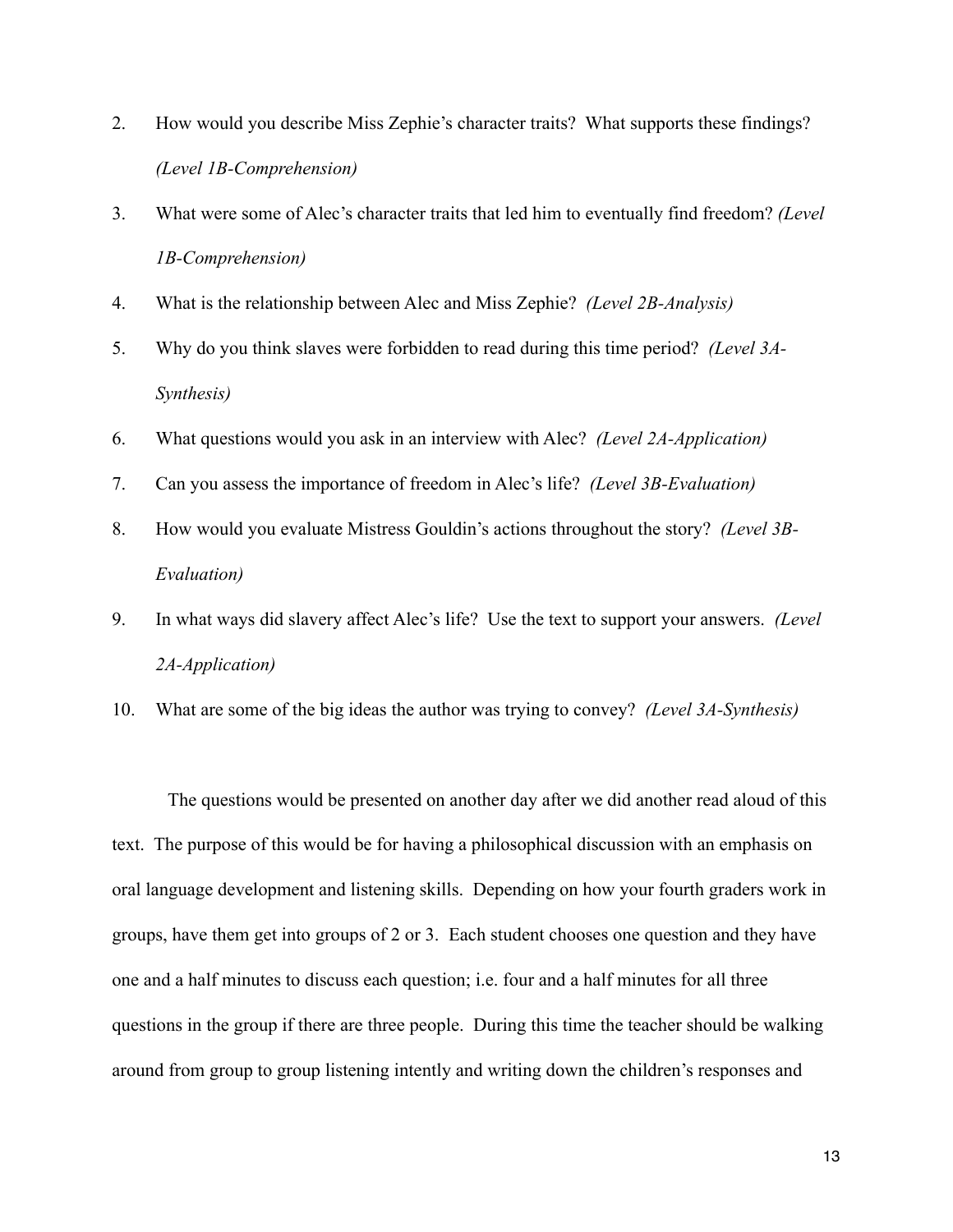which questions they chose to discuss to help the teacher assess their understanding of the text at deeper levels, as well as to assess how well they are working in groups regarding their oral language skills and listening skills. After the time is up we will come back into the circle together and discuss some of their findings. Be ready to have a question and answer prepared in case the students are shy and unwilling to share theirs.

#### Related/Extension Activity:

 Write a response to this book by answering one of the following questions. "What ideas, information, and emotions was the author trying to convey to the readers?" "Would you have taught Alec to read? Why or why not?"

"If you were Alec, would you have chosen to read or join the soldiers in the Civil War? Why or why not?"

#### OR

 Draw a picture as a response to one of these questions. Be sure to write a brief explanation of what the picture is saying to the reader.

 This will help the students look at the bigger ideas and themes in the narrative by giving them the opportunity to enter the story through another's point of view. Collecting these writing responses or drawings is also a great way for the teacher to assess if the students were able to learn anything new from the narrative.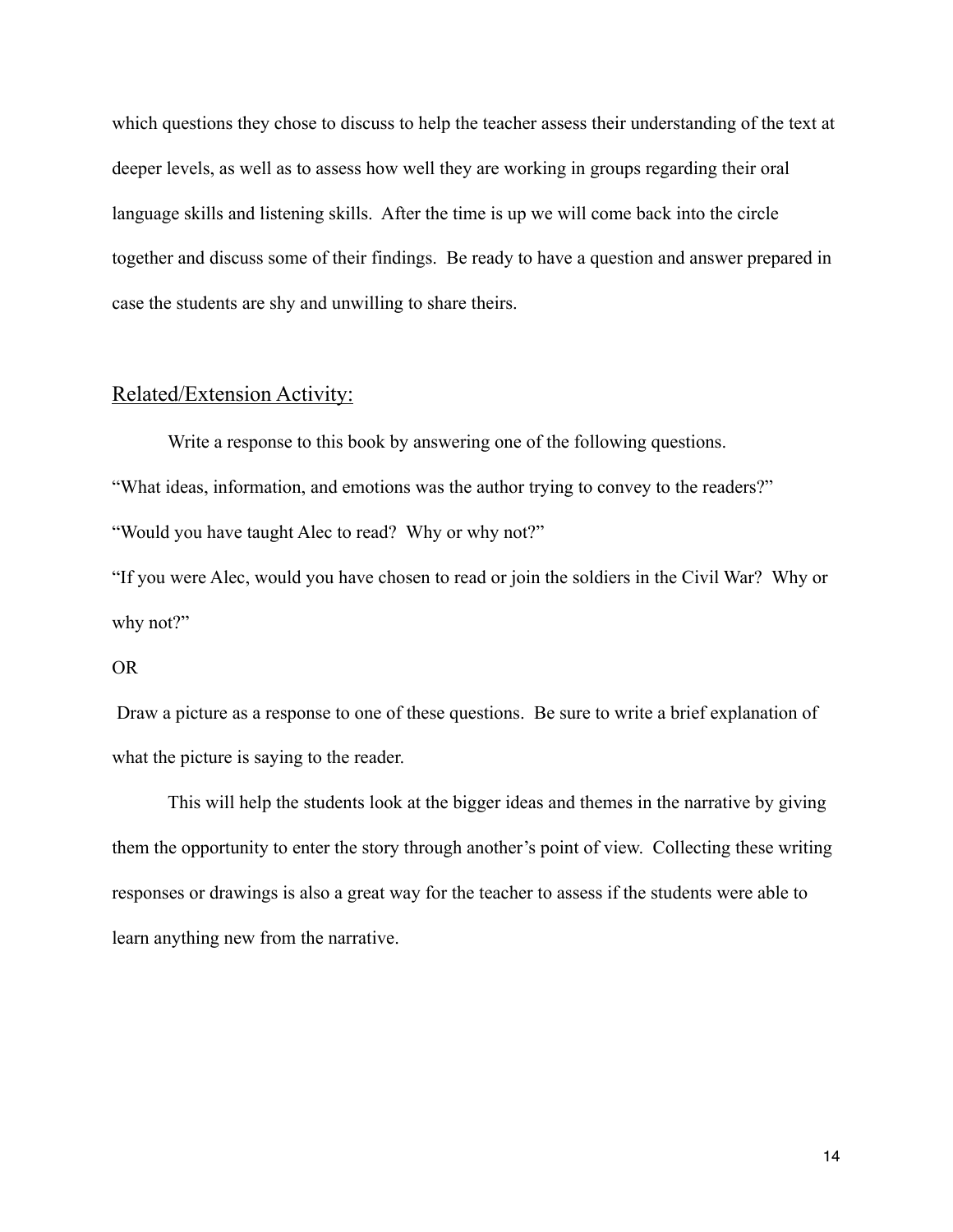## Common Core Standards:

## Reading Literature:

- [CCSS.ELA-Literacy.RL.4.1](http://www.corestandards.org/ELA-Literacy/RL/4/1/) Refer to details and examples in a text when explaining what the text says explicitly and when drawing inferences from the text.
- [CCSS.ELA-Literacy.RL.4.2](http://www.corestandards.org/ELA-Literacy/RL/4/2/) Determine a theme of a story, drama, or poem from details in the text; summarize the text.
- [CCSS.ELA-Literacy.RL.4.3](http://www.corestandards.org/ELA-Literacy/RL/4/3/) Describe in depth a character, setting, or event in a story or drama, drawing on specific details in the text (e.g., a character's thoughts, words, or actions).

## Reading Informational Text:

- [CCSS.ELA-Literacy.RI.4.1](http://www.corestandards.org/ELA-Literacy/RI/4/1/) Refer to details and examples in a text when explaining what the text says explicitly and when drawing inferences from the text.
- [CCSS.ELA-Literacy.RI.4.2](http://www.corestandards.org/ELA-Literacy/RI/4/2/) Determine the main idea of a text and explain how it is supported by key details; summarize the text.
- [CCSS.ELA-Literacy.RI.4.3](http://www.corestandards.org/ELA-Literacy/RI/4/3/) Explain events, procedures, ideas, or concepts in a historical, scientific, or technical text, including what happened and why, based on specific information in the text.

## Writing:

- [CCSS.ELA-Literacy.W.4.1](http://www.corestandards.org/ELA-Literacy/W/4/1/) Write opinion pieces on topics or texts, supporting a point of view with reasons and information.
	- [CCSS.ELA-Literacy.W.4.1b](http://www.corestandards.org/ELA-Literacy/W/4/1/b/) Provide reasons that are supported by facts and details.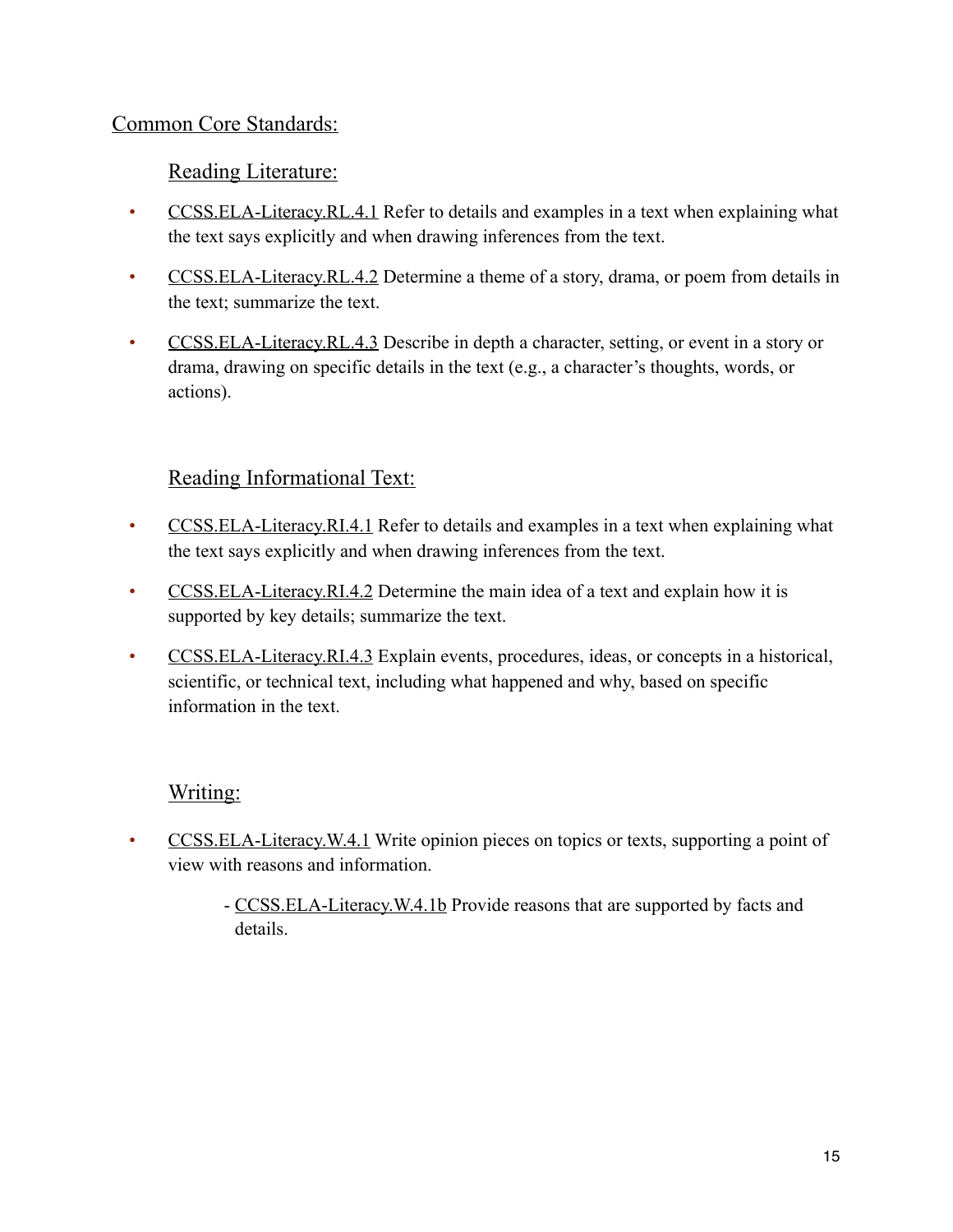## Speaking and Listening:

• [CCSS.ELA-Literacy.SL.4.1](http://www.corestandards.org/ELA-Literacy/SL/4/1/) Engage effectively in a range of collaborative discussions (one-on-one, in groups, and teacher-led) with diverse partners on *grade 4 topics and texts*, building on others' ideas and expressing their own clearly.

> - [CCSS.ELA-Literacy.SL.4.1b](http://www.corestandards.org/ELA-Literacy/SL/4/1/b/) Follow agreed-upon rules for discussions and carry out assigned roles.

[-CCSS.ELA-Literacy.SL.4.1c](http://www.corestandards.org/ELA-Literacy/SL/4/1/c/) Pose and respond to specific questions to clarify or follow up on information, and make comments that contribute to the discussion and link to the remarks of others.